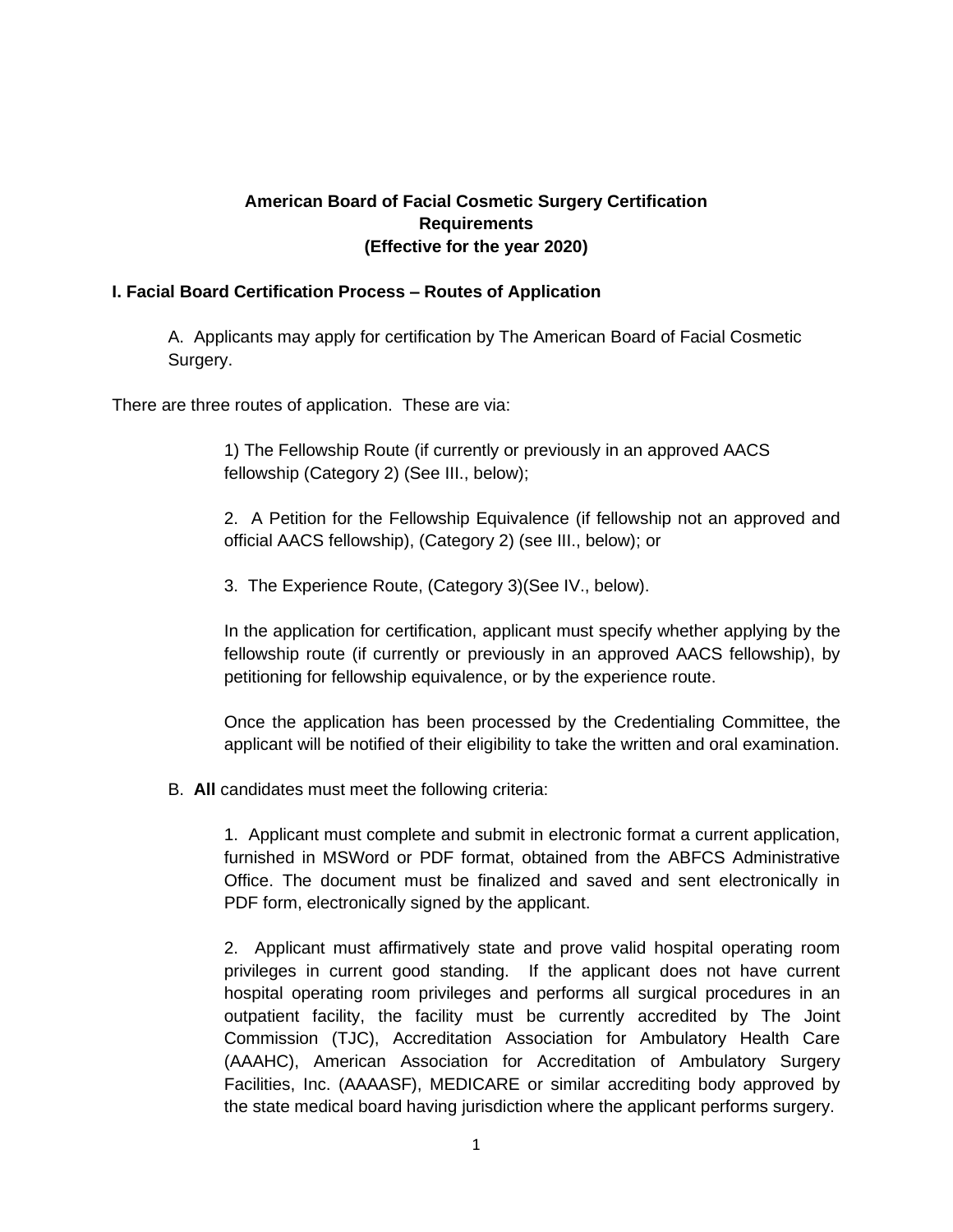The only exception to this requirement is the performance of all procedures under local anesthesia or oral sedation only. These exceptions will be reviewed by a separate credentialing committee on a case-by-case basis.

3. Applicant will submit four (4) letters of recommendation, including but not limited to, letters from: (a) the chairperson of his/her residency program, if available, or from the department chief of his/her current hospital facility; (b) his/her cosmetic surgery fellowship director, if applicable, or verification of completion of fellowship; (c) a Diplomate of the ABFCS; and (d) a fourth actively practicing physician.

4. Applicant will submit proof of a current valid and unrestricted license (MD, DO, DDS, or DMD) allowing the active and authorized practice of facial cosmetic surgery in the state in which they practice. A valid and unrestricted state license in good standing is required in **all** jurisdictions where the applicant practices or maintains a medical, osteopathic, or dental license. Applicants must submit an explanation of any current or past disciplinary action by any state medical, osteopathic, or dental society. DDS and DMD applicants performing facial cosmetic surgery must have completed a 4 year Oral and Maxillofacial Surgery Residency.

5. Applicant will submit current copy of his/her curriculum vitae, certified by applicant as true and correct as of the date submitted.

6. Applicant will affirm that he or she has no history of, nor are actions currently pending regarding any felony, crimes, convictions, or substance abuse.

7. Applicant will furnish proof of Basic Life Support (BLS) and Advanced Cardiac Life Support (ACLS) certification unless the accredited surgical center or hospital where the applicant performs surgery has waived that requirement, in which case the applicant must provide documentation of that waiver.

8. Applicant must submit proof of at least **100** Category 1 CME credits in Facial cosmetic surgery. These may be earned in one of the following ways:

a. Completion of a cosmetic surgery fellowship in the area of Facial Cosmetic Surgery in a program approved by the American Academy of Cosmetic Surgery satisfies this requirement provided the fellowship is completed within three (3) years of the application date;

b. Completion of an Aesthetic, Oculoplastic, Facial Plastic or Cosmetic Dermatologic Surgery fellowship that is deemed equivalent in breadth, length, and scope to an AACS fellowship may also provide CME credits and qualify the applicant via the fellowship route if completed within three (3) years of the date of application and if the petition for equivalence is accepted by the committee. (See III., below);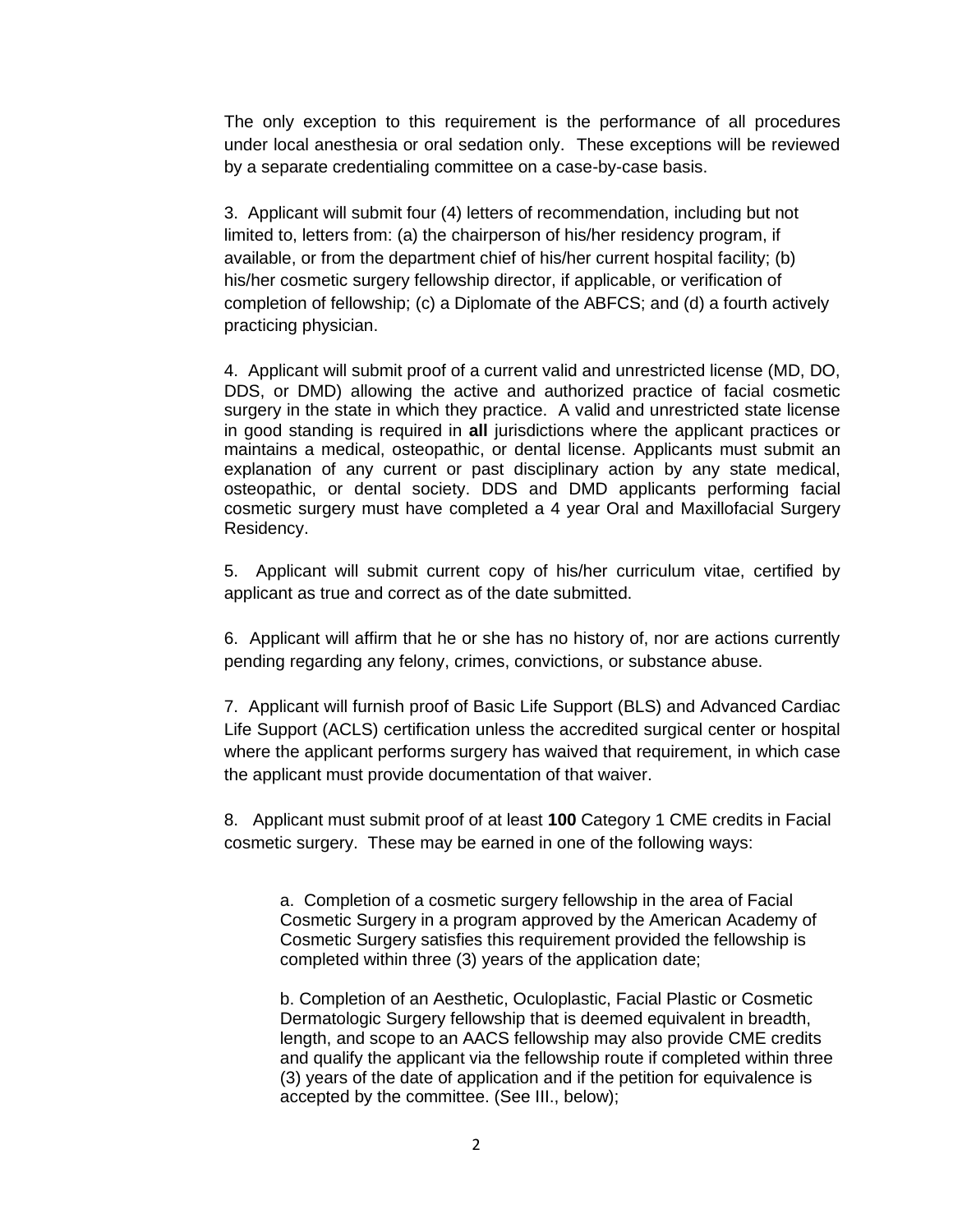c. In the event an Applicant applies for the examination more than three (3) years after completing his/her approved AACS fellowship training or fellowship training that has been "deemed equivalent", the applicant must show proof of 100 CME Category 1 credits in Facial Cosmetic Surgery during the five (5) year time period prior to the date of the Applicant's examination application.

d. DELETED per resolution dated May 3, 2016.

9. Applicant will provide a Physician Profile, ordered by the applicant from the American Medical Association (AMA), the American Osteopathic Association (AOA) or the Federation Credentials Verification Service (FCVS). Please note it may take as long as 30 days to receive this form from the AMA, the AOA, or the FCVS.

10. Applicant will submit two (2) current passport type photographs.

11. Applicant must furnish proof of prior Board Certification by:

a. One of the following boards recognized by the American Board of Medical Specialists, the Bureau of Osteopathic Specialists of the American Osteopathic Association (BOS), the Royal College of Physicians and Surgeons of Canada (RCPSC) or The American Board of Oral & Maxillofacial Surgery in any of the following Specialties:

- 1) Dermatology
- 2) Ophthalmology
- 3) Otolaryngology
- 4) Plastic and Reconstructive Surgery
- 5) The American Board of Oral and Maxillofacial Surgery (ABOMS)

6) General Surgery or other surgical subspecialty approved by the Credentialing Committee (**only** with one year qualified AACS cosmetic surgery fellowship, or after petitioning for fellowship equivalence, or after petitioning via the experience route)

(The above boards collectively will be referred to hereinafter as the "approved boards").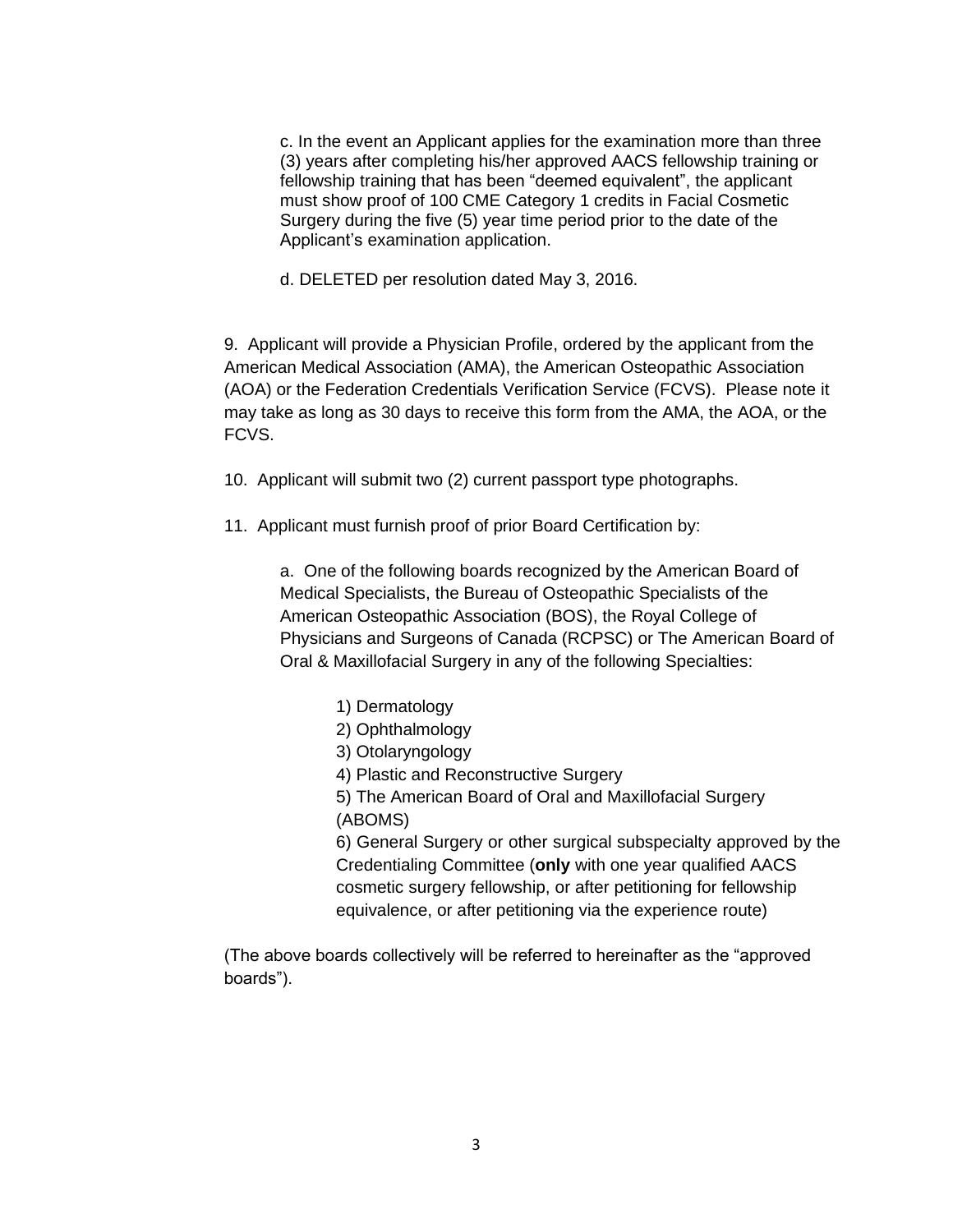12. Applicant will submit operative case logs as specified in sections II (D) & (E), III (A)(3) and IV (B)(3) & (4) below based on the category of their application.

13. Applicant will submit typed operative reports, with clearly labeled before and after photographs of publication quality in the case numbers specified in sections below based on the category of their application.

14. Applicant will successfully complete a written examination covering all general knowledge of facial cosmetic surgery. The ABFCS will accept applications for the written component of the Annual Examination from:

a. American Academy of Cosmetic Surgery (AACS) fellows who have successfully completed or are in the process of completing an approved AACS Facial Cosmetic Surgery Fellowship Program or a qualifying AACS General Cosmetic Surgery Fellowship.

b. Applicants who have met Category II or III requirements and have been notified thereof by the Credentialing Committee.

15. Applicant must successfully complete an oral examination in the area of Facial Cosmetic Surgery. The written and oral components must be successfully completed within three years of each other.

16. Application fee of \$500.00

# **II. Training Requirements and Eligibility for the AACS Approved Fellowship Route**

A. A candidate may be eligible for Facial Cosmetic Surgery certification via the Fellowship Route based upon the following:

1. Initial certification by an approved board;

2. Postgraduate surgical training in accordance with the following training summary: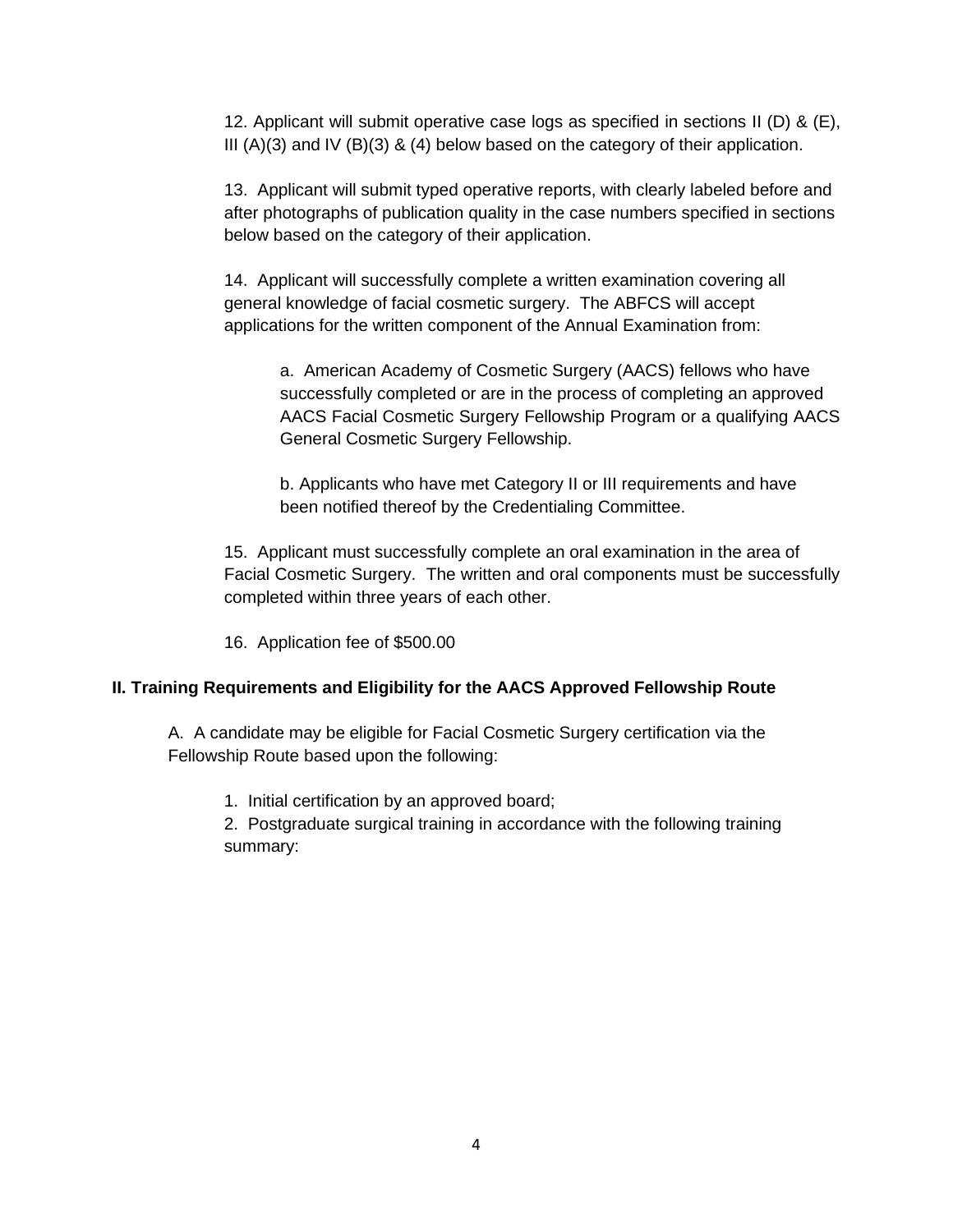# **FELLOWSHIP TRAINING SUMMARY**

| <b>APPROVED BOARDS</b>            | <b>TRAINING</b>                                                                                              | <b>AREA ELIGIBLE</b>           |
|-----------------------------------|--------------------------------------------------------------------------------------------------------------|--------------------------------|
| Dermatology                       | One year AACS facial<br>cosmetic surgery<br>fellowship or qualified<br>AACS cosmetic surgery<br>fellowship*. | <b>Facial Cosmetic Surgery</b> |
| Ophthalmology                     | One year AACS facial<br>cosmetic surgery<br>fellowship or qualified<br>AACS cosmetic surgery<br>fellowship*. | <b>Facial Cosmetic Surgery</b> |
| Otolaryngology                    | One year AACS facial<br>cosmetic surgery<br>fellowship or qualified<br>AACS cosmetic surgery<br>fellowship*. | <b>Facial Cosmetic Surgery</b> |
| <b>Oral/Maxillofacial Surgery</b> | One year AACS facial<br>cosmetic surgery<br>fellowship or qualified<br>AACS cosmetic surgery<br>fellowship*. | <b>Facial Cosmetic Surgery</b> |
| <b>Plastic Surgery</b>            | One year AACS facial<br>cosmetic surgery<br>fellowship or qualified<br>AACS cosmetic surgery<br>fellowship*. | <b>Facial Cosmetic Surgery</b> |
| <b>General Surgery</b>            | One year AACS facial<br>cosmetic surgery<br>fellowship or qualified<br>AACS cosmetic surgery<br>fellowship*. | <b>Facial Cosmetic Surgery</b> |
| Other surgical subspecialty       | One year AACS facial<br>cosmetic surgery<br>fellowship or qualified<br>AACS cosmetic surgery<br>fellowship*. | <b>Facial Cosmetic Surgery</b> |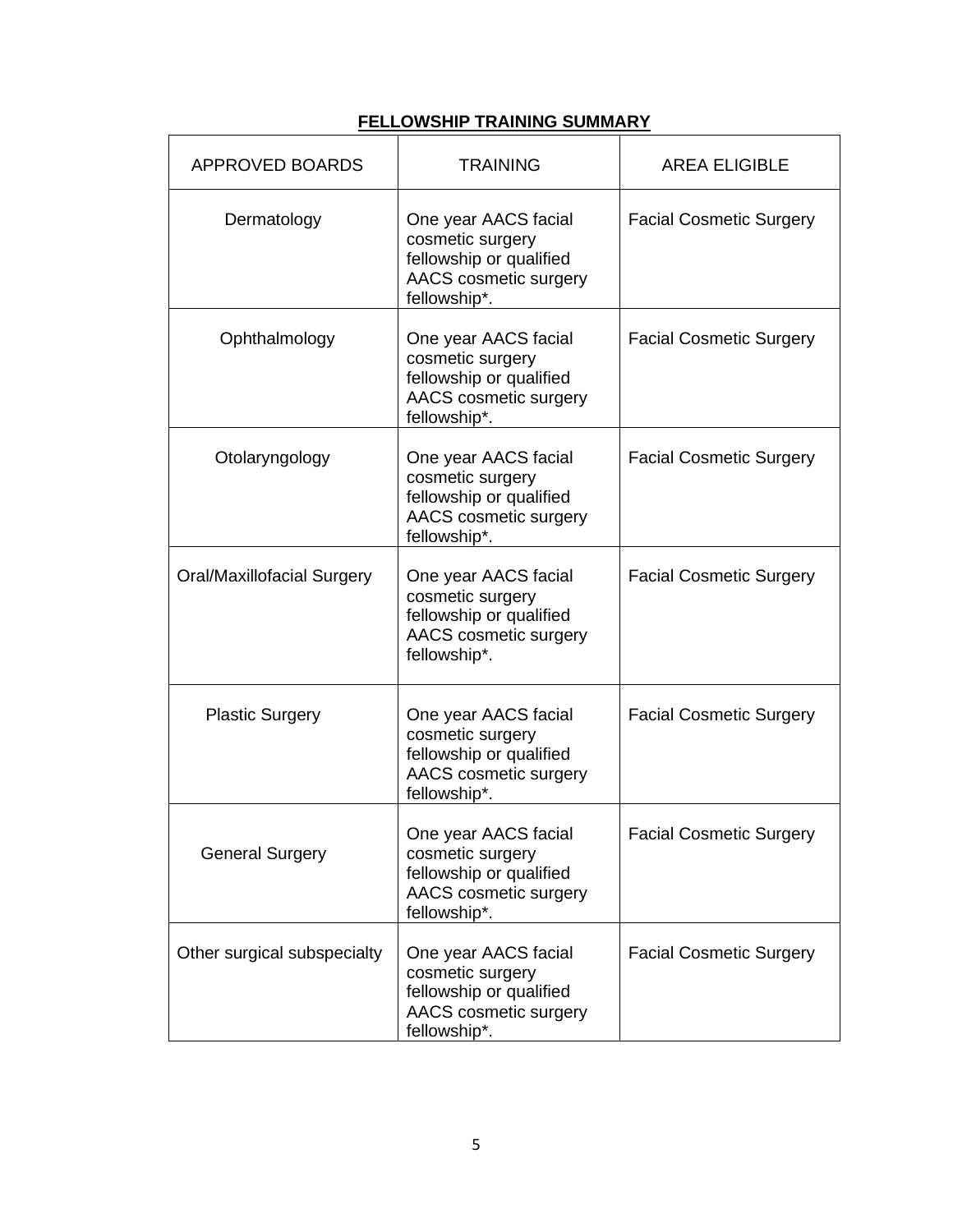\* A qualified AACS cosmetic surgery fellowship as determined by the AACS is a general cosmetic surgery fellowship that satisfies the minimum number of facial surgical cases as defined by the AACS (125 cases of sufficient diversity, breadth, and complexity).

3. The Fellowship Program must be approved by:

The American Academy of Cosmetic Surgery (AACS). A list of approved programs may be obtained from the AACS.

Telephone: 312-981-6760 E-Mail: [info@cosmeticsurgery.org](mailto:info@cosmeticsurgery.org) Website: [www.cosmeticsurgery.org](http://www.cosmeticsurgery.org/)

B. Cosmetic Surgery Fellows in a qualified AACS cosmetic surgery fellowship who are board certified by one of the "approved boards" by the ABFCS. (I.B.11.a., above) may apply and sit for the oral and written components of the ABFCS examination during their fellowship training provided they will not receive their examination results, whether pass or fail, until they have successfully completed their qualified AACS Fellowship training program.

C. Cosmetic Surgery Fellows in a qualified AACS cosmetic fellowship who have not obtained their "approved board" certification or who are board eligible by one of the "approved boards" at the time they sit for the oral and written components of the ABFCS examination will not receive their examination results, whether pass of fail, until such time as they have successfully completed and received their Primary Approved board Certification. The candidate must obtain their Primary Approved Board certification within three (3) years following the date of their ABFCS certifying examination. A candidate who does not obtain their Primary Approved Board certification within three (3) years following the date of their ABFCS examination would have to re-apply and re-take the ABFCS certifying examination in order to become ABFCS board certified.

D. Documented case logs as either surgeon, assistant surgeon or co-surgeon of at least 125 major facial cosmetic surgery procedures comprising a sufficient breadth, complexity and diversity as determined by the Credentialing Committee.

E. If less than 125 major Facial procedures were documented during the fellowship, the applicant must document an additional 50 major facial cosmetic surgery procedures as primary surgeon, post fellowship, comprising a sufficient breadth, complexity and diversity as determined by the Credentialing Committee.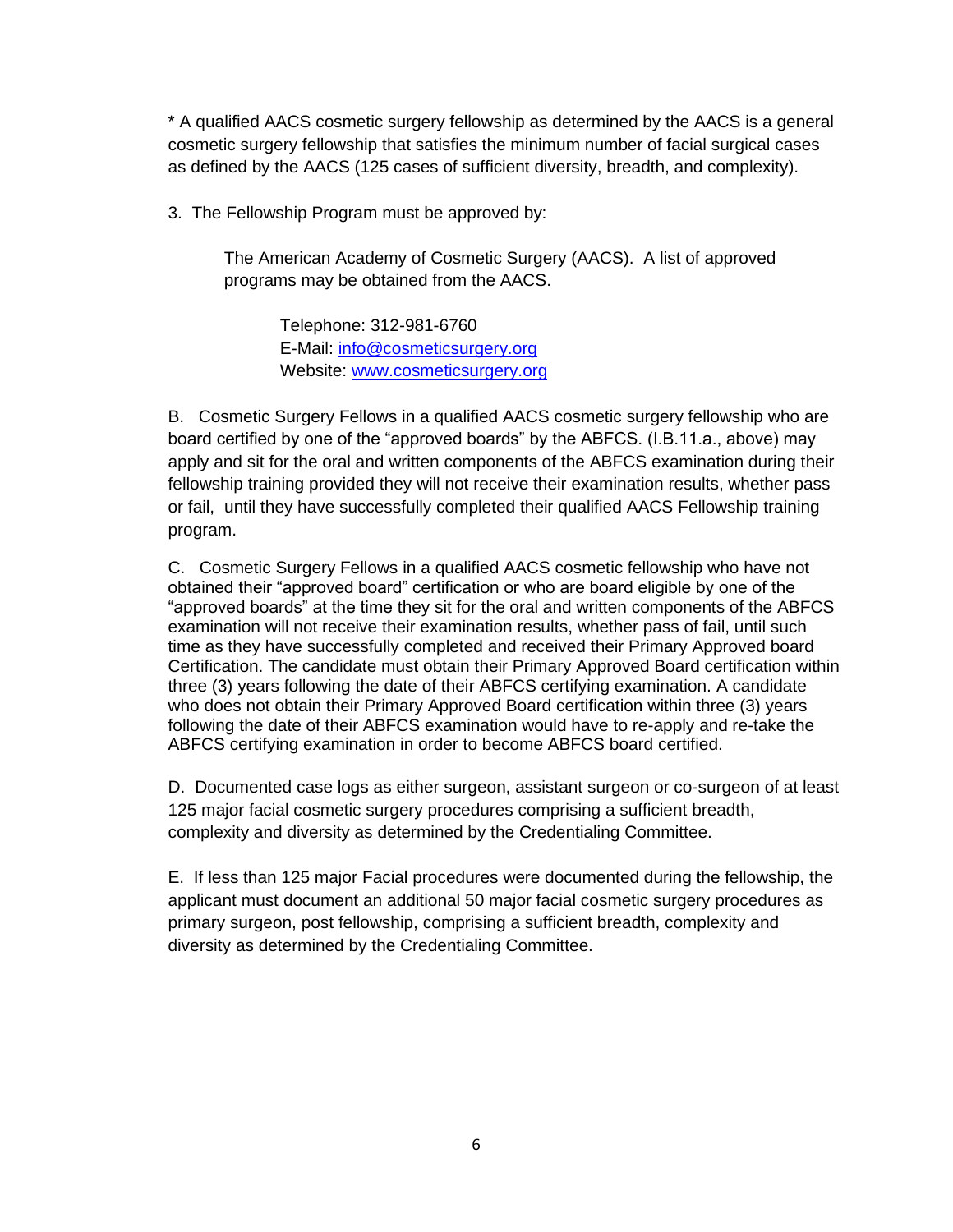# **III. Non AACS Fellowship Route: Pre-Application for Fellowship Equivalence**

A. Applicant must furnish:

1. Initial certification by an approved board;

2. Recommendation letter from fellowship director attesting to dates and training in Facial Cosmetic Surgery or, alternatively, a certificate of completion of the Non AACS Fellowship obtained at the time of completion of fellowship training identifying training in the area of Facial Cosmetic Surgery.

3. Surgical operative logs during fellowship training. Facial Cosmetic training must meet minimal guidelines for training fellowship as set forth in GUIDELINES FOR CLINICAL FELLOWSHIP TRAINING IN COSMETIC SURGERY by the American Academy of Cosmetic Surgery and must be of sufficient breadth, complexity and diversity as determined by the Credentialing Committee.

4. Applicant must submit typed operative reports, with clearly labeled publication quality before and after photographs of 50 cases in consecutive order of the cases described in III(A)(3). Operative reports must illustrate a depth and breadth of cosmetic cases in the area of Facial Cosmetic Surgery.

5. A processing and review fee of \$450.00

B. Upon review by the ABFCS Fellowship and Board Review Committee and affirmative majority vote of the Board of Trustees, candidates that meet these criteria will receive written notification of equivalency of training to that of an AACS approved Facial Cosmetic fellowship program and will then be eligible to pursue ABFCS certification (See V, below). Potential candidates that are denied equivalency of training by the Board of Trustees, in its sole and absolute discretion, will receive written notification.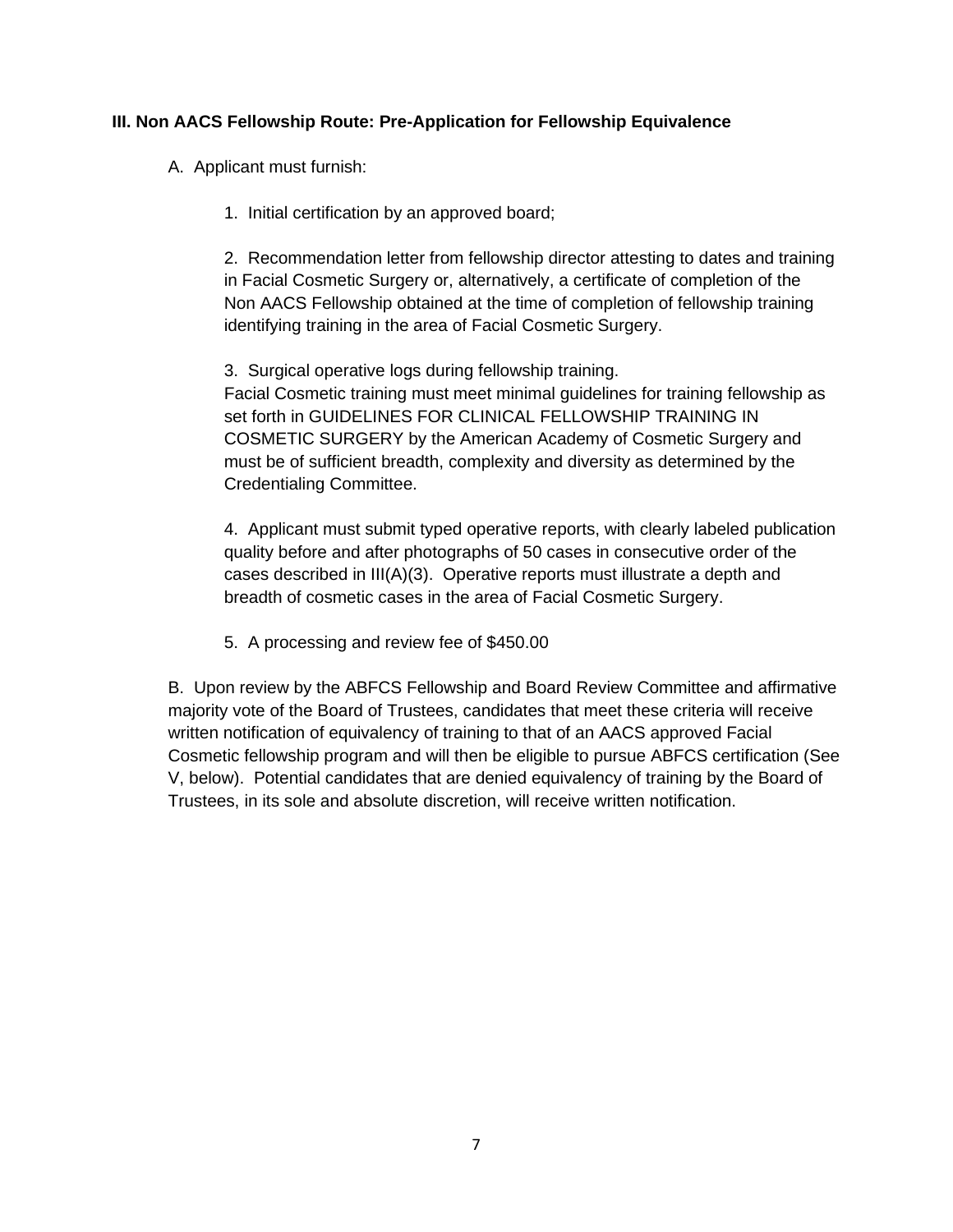# **IV. Pre-application for the Experience Route: Training, Experience and Eligibility Requirements**

A. The ABFCS recognizes additional education and experience only in the area that is consistent with the candidate's initial approved board certification. Therefore, general surgeons, and other surgical subspecialists whose training is not facially based are NOT eligible for certification via the experience route.

#### B. Applicant must furnish:

1. Initial certification by an approved board.

2. Proof of at least 100 CME Category1 credits in Facial Cosmetic Surgery over the five year period prior to the date of the candidate's examination application.

3. Applicant must submit typed case logs documenting a minimum of 200 major facial cosmetic surgical procedures as primary surgeon in a three year period. . Procedures must be of sufficient breadth, complexity and diversity as determined by the ABFCS Fellowship and Board Review Committee.

4. Applicant must submit typed operative reports, documenting 100 major facial cosmetic surgery procedures, 50 of said procedures to include clearly labeled publication quality before and after photographs performed over the 3 year period prior to the date of the examination application. The procedures submitted must come from the 200 procedures described in IV (A)(3) above. There may be one or more surgical procedures in each operative report. The operative reports must illustrate a depth and breadth of procedures in the area of Facial Cosmetic Surgery.

C. Upon review by the ABFCS Fellowship and Board Review Committee and affirmative majority vote of the Board of Trustees, candidates that meet these criteria will receive written notification of equivalency of training of that of an AACS approved Facial Cosmetic fellowship program and will then be eligible to pursue ABFCS certification (See V, below). Potential candidates that are denied equivalency of training by the Board of Trustees, in its sole and absolute discretion, will receive written notification.

## **V. Tier 2: Notification for Category 2 and 3 pre-applications.**

Once approved via the Category 2 or 3 application, the candidate will be eligible to receive all directions and documentation of requirements of the ABFCS examination application, and will be subject to all of the then current examination fees. The candidate will also be held to the same due process as those of the approved AACS fellowship training. The candidate will be notified in writing and will be eligible to be considered for the written and oral Board Certification examination and will be subject to the then applied fees.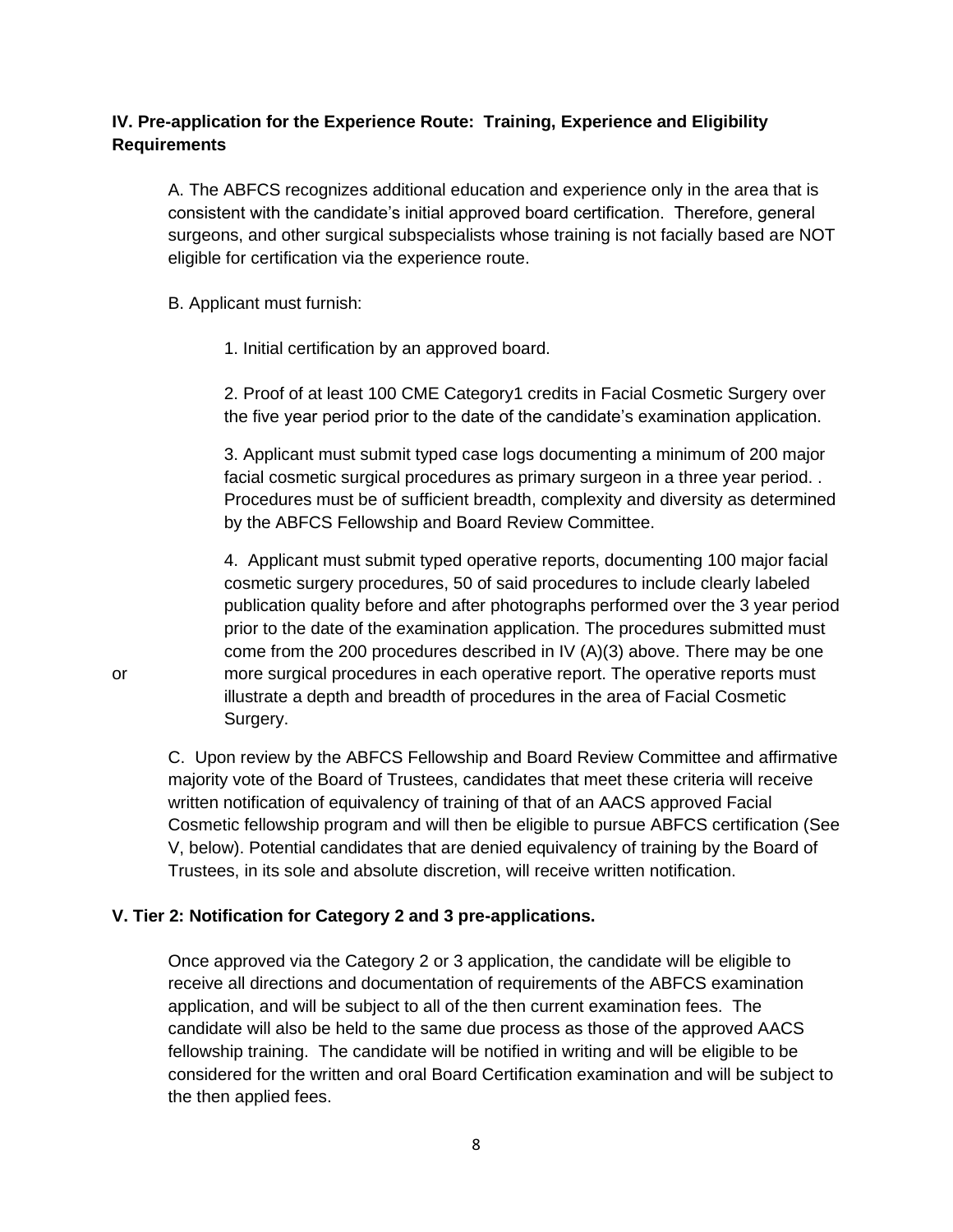## **VI. Credentialing Committee**

A. A Credentialing Committee, alternately referred to as the ABFCS Fellowship and Board Review Committee, established by the President of the Board, shall review all applications and recommend and approve qualified candidates who satisfy the foregoing certification requirements for examination. The entire Credentialing Committee will review any application a committee member determines does not meet the board's stated requirements of professional standards. The Credentialing Committee will submit their recommendations to the Board of Trustees. The Board of Trustees, in its sole and absolute discretion, reserves the right to reject inadequate applications.

B. Upon the act of the Board of Trustees, in its sole and absolute discretion, a successful applicant who meets all credential requirements and successfully passes the oral and written components of the examination shall be granted membership status and issued a certificate of membership. The certificate shall at all times remain the property of the ABFCS and neither the certificate nor the ABFCS membership shall be considered a property right of the member. The certificate and ABFCS membership shall be valid until membership is revoked or otherwise terminated in accordance with the by-laws, provided, however, under no circumstances shall the term of the certificate or ABFCS membership exceed ten (10) years. In the event that membership status is revoked or is not renewed, the certificate shall be returned to the Corporation by the holder. If a certificate is not returned promptly after termination of membership, the Corporation may initiate legal action to recover the certificate. The former member shall be obligated to reimburse the Corporation for all reasonable expenses, including reasonable attorney fees incurred by the Corporation in connection with such action.

C. The Board of Trustees shall have the power to deny membership or to revoke a member's membership in its sole and absolute discretion. The decision of the Board of Trustees shall be final.

D. Certificates of membership are not transferable or assignable.

E. The Board of Trustees shall establish initial and annual membership fees and application fees. All Diplomates of the ABFCS shall pay annual membership fees (sustaining fees) which are mandatory. *Those Diplomates who have not paid the mandatory sustaining dues within forty-five (45) days of the date they were billed shall*  be assessed a late fine of one hundred dollars (\$100.00). Those Diplomates who fail to pay their mandatory sustaining fees shall have their names submitted to the Board of Trustees for sanctions, including, but not limited to, "status of Diplomate not in good standing for failure to pay mandatory dues" or "revocation of Diplomate status for failure to pay mandatory dues" as the Trustees deem fit.